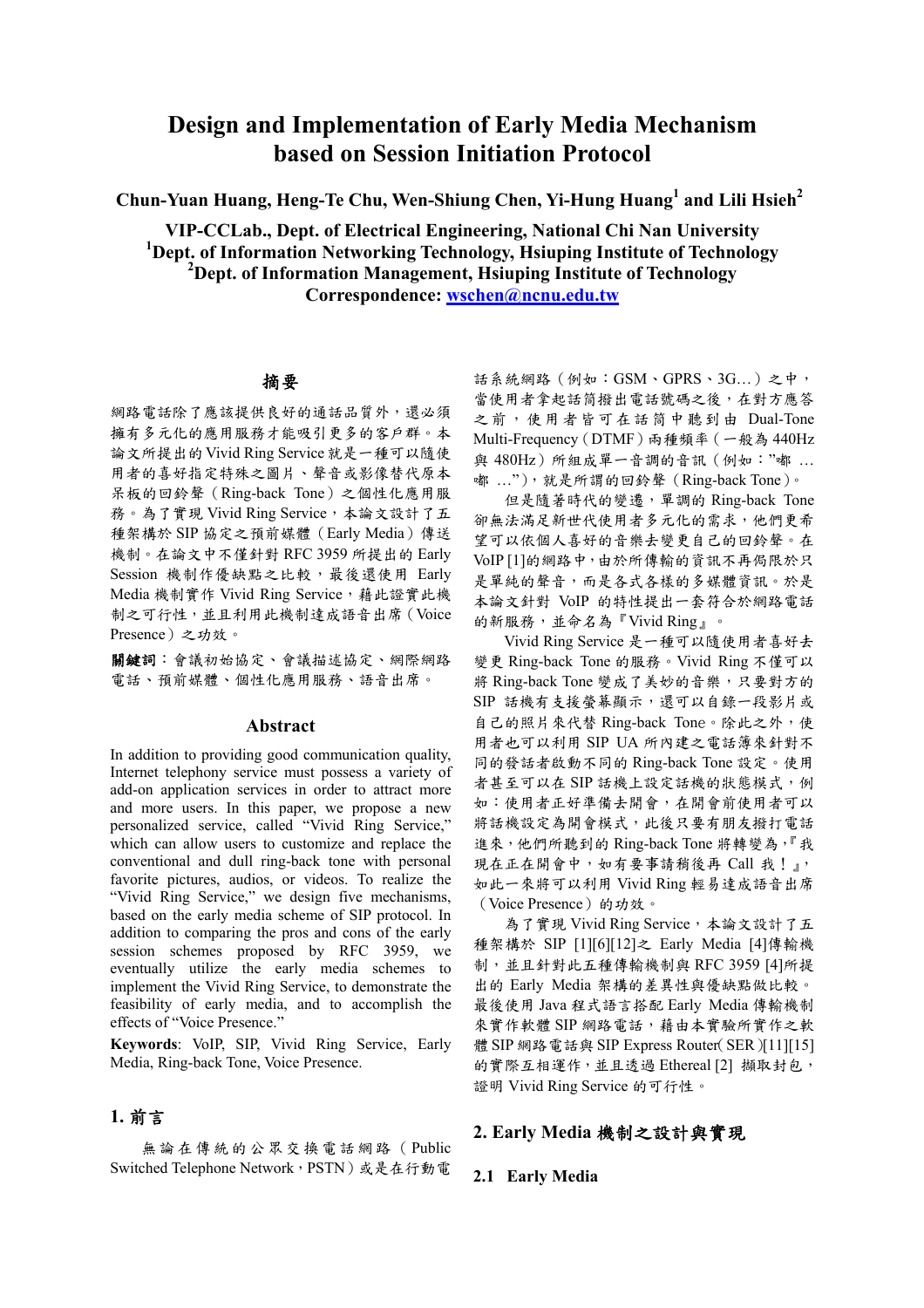在 SIP 的網路下,一個 Session 的建立需要經 由發話方(Caller)發送一個附帶有 SDP [13]訊息的 INVITE Request 給受話方(Callee),當受話方的使 用者拿起電話時,受話方的話機才會回傳一個附帶 有 SDP 訊息的 200 OK Response 給發話方,接著發 話方收到 200 OK Response 後馬上送出一個 ACK Request 給受話方,於是一個 Session 的建立就此大 功告成。像這樣一個經由 Three-way handshake 的動 作並且在受話方回應後所建立而成的 Session 被稱 為『Regular Session』。而在發話方送出 INVITE 之 後直到受話方拿起話筒的這段時間內,如圖 1 所 示,雙方所交換的聲音(audio)或影像(video)全 都稱之為 Early Media,而這些聲音與影像所組成之 RTP Stream 則被稱為『Early Session』。



### **2.2 Early Media for Vivid Ring Service**

本論文為了在 SIP UA 上實現 Vivid Ring Service,設計了五種 Early Media 傳輸機制,以下 幾個小節將分別針對此五種傳輸機制做一個詳細 的說明。

### **2.2.1 Scheme 1**

圖 2 表示兩台話機在架構一模式的訊號流程 圖。首先發話方會傳送一個 INVITE Request 給受話 方要求建立通話,此時如果受話方的話機有開啟 Vivid Ring Service 功能,受話方的話機會回送一個 在 Message body 裡夾帶有檔案的 180 Ringing Response 給發話方。這個夾帶的檔案可以是圖片 檔、音樂檔或者是影片檔。除此之外,這個 Response 還利用 Content-Type header 告之發話方 Message body 所附帶之檔 案 的格式 , 並且以 Content-Disposition header 註明此檔案是為了作為 Alert 而使用,如此一來發話方將可聽到或看到不同 形式的 Ring-back Tone。當受話方的使用者拿起話 筒的時候,受話方的話機才會送出附帶有 SDP answer [8]的 200 OK Response, 發話方收到 200 OK Response 並發出 ACK 之後即可恢復正常通話。



圖 **2 Scheme 1 for Vivid Ring Service.**

### **2.2.2 Scheme 2**

如圖 3, 架構二的方法相當類似架構一,不同 的是,這次在 180 Ringing Response 的 Message body 並不需要附帶任何檔案,可以空白或者是直接攜帶 回應 SDP offer [8]的 SDP answer, 只需要在 Header 裡面增加一行 Alert-Info header,並且在欄位裡面填 上一段 HTTP 網址, 等到發話端接收到 180 Ringing Response 之後,它就可以自己去網址所指定的位址 以 HTTP 的 GET 方法取得作為 Ring-back Tone 的檔 案來播放,之後恢復通話的流程與架構一相同。



圖 **3 Scheme 2 for Vivid Ring Service.** 

#### **2.2.3 Scheme 3**

如圖 4,架構三是一種非常類似 Third Party Call Control (3PCC) [10] 的作法, 當受話端收到了 INVITE Request 與 SDP offer1 之後,受話方的主機 會複製一份 SDP offer1,並且將 Origin 欄位從 o = caller 123456 123456 IN IP4 caller.ua 修改為 o = callee 567890 567890 IN IP4 callee.ua, 最候將修改 完畢的SDP當成SDP offer1`夾帶在INVITE Request 裡面傳送給 Media Server,當 Media Server 從 SDP offer1`挑選完可接受的多媒體形式、RTP 傳輸編碼 格式與傳輸協定,接著新增一行 a = sendonly 表示 不接受接收方向的 RTP Stream 之後, Media Server 立即使用 200 OK Response 回傳 SDP answer1`給受 話方。收到 SDP answer1`的受話方如同剛剛處理 SDP offer1 一般, 拷貝了 SDP answer1`的內容並且 修改 Origin 欄位的內容之後,就將複製的 SDP answer1 夾帶在 183 Session Progress Response 裡面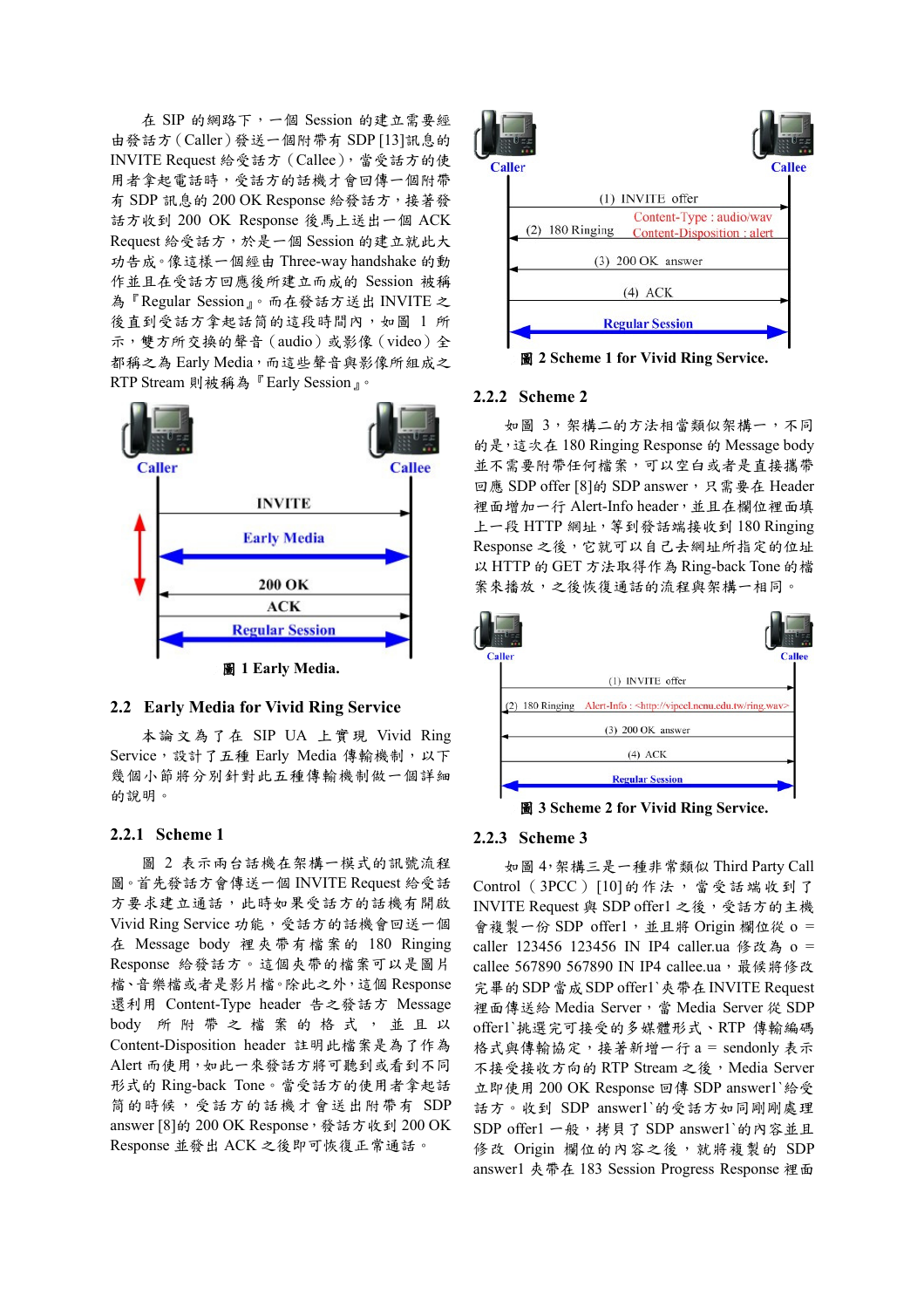#### 回傳給發話端。

到此為止,無論是發話方、受話方或是 Media Server,三方皆已經完成了完整的 SDP 交換, Early Session 的建立也算是大功告成,只是發話方並不曉 得 Session 的建立是藉由兩段 Dialog 的關係所組 成,並且是直接存在於自己與 Media Server 之間, 完全不經過受話方。等到受話方的使用者拿起話 筒,受話方的話機會送出一個BYE Request給Media Server要求停止RTP Stream的傳送,同時也傳送200 OK Response 給發話方。等到受話方收到發話方所 送出的 ACK Request 之後,受話方緊接著馬上傳送 一個附帶有 SDP offer2 的 INVITE Request 給受話方 要求更新 Session 的內容,當雙方完成全新的 Three-way handshake 後,發話方與受話方即可恢復 正常通話。

| <b>Caller</b>                                                                   | <b>Callee</b>            |
|---------------------------------------------------------------------------------|--------------------------|
| (1) INVITE offer1                                                               | Media<br><b>Serve</b>    |
|                                                                                 | offer1'<br>(2) INVITE    |
|                                                                                 | $(3)$ 200 OK<br>answer1' |
| $c = IN$ IP4 media.server<br>(4) 183 Session Progress answer1<br>$a =$ sendonly |                          |
| (5) PRACK                                                                       |                          |
| (7) 200 OK (PRACK)                                                              | $(6)$ ACK                |
| <b>Early Session</b>                                                            |                          |
| (8) 200 OK (INVITE)                                                             |                          |
| (10) ACK (INVITE)                                                               | $(9)$ BYE                |
| $c = IN$ IP4 callee.ua<br>(11) INVITE offer2                                    | $(11)$ 200 OK            |
| $(12)$ 200 OK<br>answer2                                                        |                          |
| $(13)$ ACK                                                                      |                          |
| <b>Regular Session</b>                                                          |                          |

圖 **4 Scheme 3 for Vivid Ring Service.** 

### **2.2.4 Scheme 4**

如圖 5,在架構四中,使用了一個新的 Option tag,也就是『early-session』[4]。當受話方收到 INVITE 之後,它會馬上以 183 Session Progress Response 回應發話端,並且以帶有 early-session 的 Supported header 告知發話端,受話端支援 Early Session 的機制。如果發話端認得這個 Option tag, 並且支援 Early Session 機制,發話端的話機將會在 PRACK Request [7]的 Message body 裡面攜帶一份 全新的 SDP, 額外還加入一個帶有 early-session 的 Require header 要求與受話端建立 Early Session,於 是雙方就可以此方式,藉由 PRACK Request 以及回 應 PRACK 的 200 OK Response 來交換 Early Session 專用的 SDP。最後以 Re-INVITE 的方式來恢復通 話。



圖 **5 Scheme 4 for Vivid Ring Service.**

#### **2.2.5 Scheme 5**

如圖 6,架構五在發話方與受話方交換完 SDP 的 offer1 與 answer1 之後,受話方會收到 PRACK Request 並且用 200 OK Response 回應此訊息,緊接 著受話方的話機會主動送出一個攜帶有 SDP offer2 的 UPDATE Request [3][9]給發話方, 而這一份 SDP offer2 所攜帶的參數是為了建立 Early Session 而使 用的。如果被發話方所接受,從受話方接收到對應 UPDATE Request 的 200 OK Response 那一刻開始, Early Session 也算是正式建立成功。等到受話方的 使用者拿起話筒時,受話方話機傳送出 200 OK Response 並且收到 ACK Request 之後,受話方的話 機只要接著傳送 INVITE Request 去跟發話方交換 通話用的 SDP 內容, 等完成 Three-way handshake 的動作之後,雙方即可開始通話。



圖 **6 Scheme 5 for Vivid Ring Service.**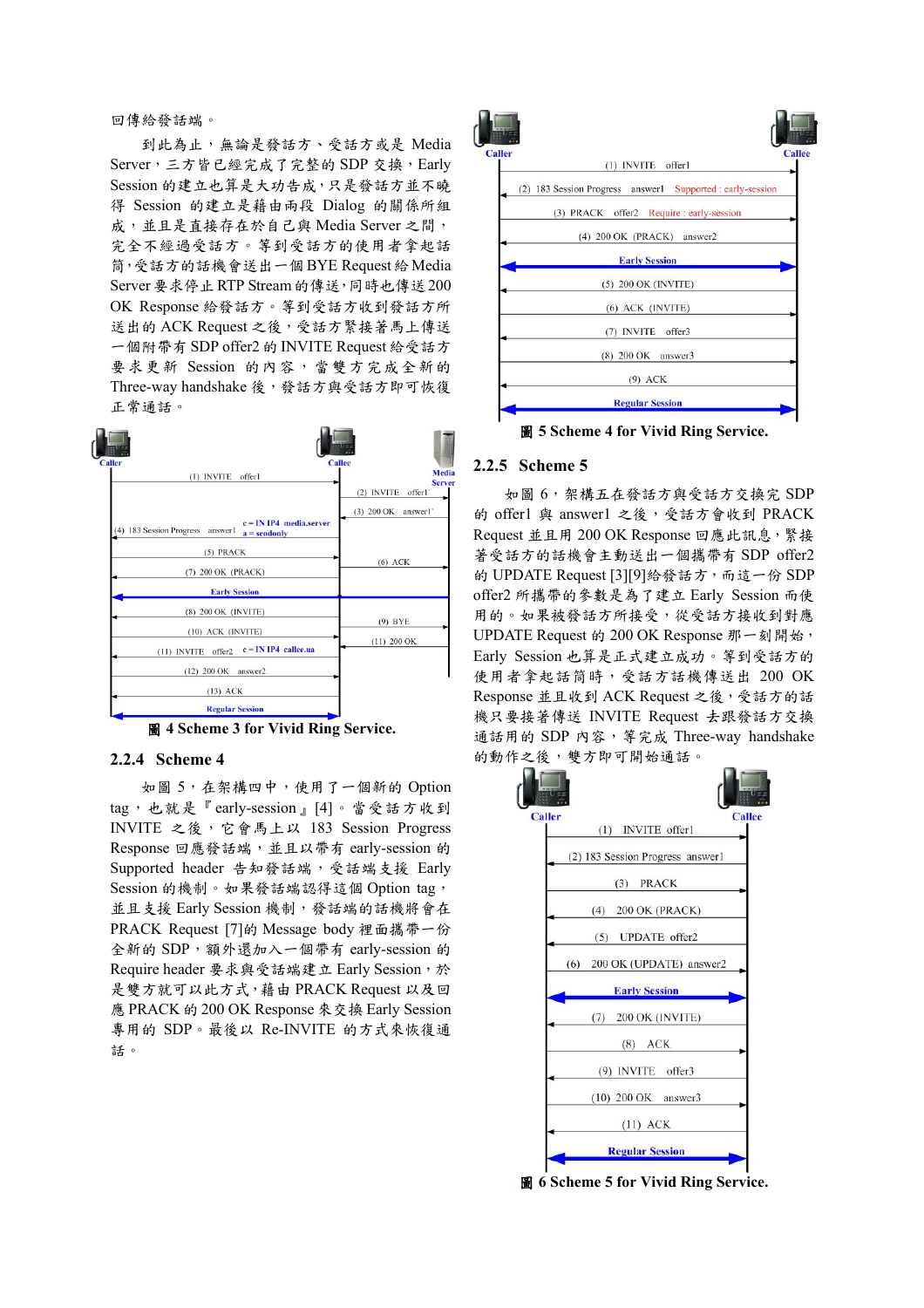#### **2.3 Early Session in RFC 3959**

RFC 3959 是一份發表於 2004 年 12 月專門為 SIP Early Session 所制定的協定標準,從圖 7 可以觀 察到 RFC 3959 的架構也是需要使用到 early-session 這個 Option tag 來幫忙運作,所以一開始,發話方 的 INVITE Request 就攜帶一份 SDP offer,並且利 用 Content-Disposition header 指明這份 SDP 的用途 是為了建立 Regular Session 而使用的。除此之外, 發話方也利用 Supported header 告知受話方,它支 援 Early Session 這個機制,由受話方自己決定要不 要啟動這項功能。於是受話方的話機利用MIME [14] 格式將兩份 SDP 一起放進 183 Session Progress Response 的 Message body 中,並且分別加入了 Content-Disposition header 註明此段 SDP 的作用。 所以當發話方收到這個 Response 之後,它就能藉由 Content-Disposition header 所 附帶的資訊 , 將 Message body 裡面的 SDP 分別取出,並且另外使用 PRACK Request 傳送一份 SDP 做為 early-answer 給 受話方。等到受話方回送對應 PRACK Request 的 200 OK Response 給發話方時,雙方之間的 Early Session 便成功的建立完成。而受話方的使用者拿起 話筒時,受話方的主機便會停止傳送 Early Session 的 RTP Stream, 並且在受話方收到發話方的 ACK 訊息後,雙方會依照先前所交換的另一份 SDP 自動 建立起通話用的 Regular Session。



## **3. Early Media** 於 **Vivid Ring Service** 實作 之優缺點比較

架構ㄧ中之訊息流程相當簡單,它並不需要為 了 Vivid Ring Service 額 外 送 出 Request 或 Response,只要發話方的話機能辨識 Content-Type header 裡面的 audio/wav 字串,發話方就能在撥號 後聽到不同於 DTMF 的 Ring-back Tone。然而此種 架構並不是完美的,因為如果受話方將含有病毒或 惡意程式的檔案夾帶在 180 Ringing Response 中, 發話方的話機就會有安全上的風險。除此之外,如 果夾帶在 180 Ringing Response 中的檔案過於龐 大,導致封包傳輸上的延遲過久,發話端的話機將 會以為它所送出的 INVITE Request 並未被受話端 所接收到,於是啟動重送機制。如果延遲超過 32 秒,則發話方的主機會認定通話建立失敗。

而架構二與架構一同樣具有信令流程簡單的 優點,但是為了達成 Vivid Ring Service, 在架構二 中需要額外有一台 Media Server 來支援這項功能。 除此之外,如果 Media Server 不為具有安全認證公 信力的主機,受話端也會有安全性的危機。

對架構三而言,除了跟架構二一樣需要一台 Media Server 作為輔助之外,此處的 Media Server 還必須具有 SIP UA 的功能才能正常運作。另外還 有另一項缺點,假如 SDP offer1 中所提供的 RTP Payload 格式全不符合 Media Server 可接受的格 式, SDP answer1`裡面的媒體傳輸埠號將全為 0, 此 時 Vivid Ring Service 將會無法運作,而發話方也會 因為無法從話筒中聽到任何聲音而誤以為通話建 立失敗。但是只要受話方的主機在察覺 SDP answer1`的媒體傳輸埠號全為 0 的狀況時,改以 180 Ringing Response 代替 183 Session Progress 傳送給 發話方,雙方的通話將可以如一般程序模式繼續順 利進行。

由架構四開始,我們不需要額外的 Media Server 來幫忙實現 Vivid Ring Service,只要雙方的 話機都認得 early-session 這個新的 Option tag 就可 以正常運作。但是在這個新的 Option tag 在西元 2004 年 12 月被公佈出來之前,市面上已經充斥著 許多舊式的話機,雙方都支援此功能的機率實在不 高,對於買了新式話機使用者而言,這並不是他們 所願意見到的現象,他們只希望當自己的話機開啟 Vivid Ring Service 功能,無論對方使用何種設備皆 能聽見使用者所指定音樂。

除此之外,Vivid Ring 的 RTP Stream 應該是由 受話方傳向發話方,但是建立 Early Session 的 SDP offer2 卻是由發話方所提供,邏輯上此點是不太合 理的,畢竟發話方是無法曉得受話方將提供的 Early Media 是聲音還是影像,如果在 SDP offer2 的傳輸 編碼格式全不被受話方所接受,Vivid Ring Service 將會因此而失效,於是受話方的話機在必須傳送完 415 Unsupported Media Type 去對應 PRACK Request,之後還需再傳送一個 180 Ringing Response 去啟動發話端話機的 Local Ring-back Tone,不然發 話端的使用者也將會如同架構三一般因為聽不到 任何聲音而誤以為通話建立失敗。

架構五除了不再需要 Media Server 的支援,也 不像架構四需要使用新的 Option tag 才能運作,因 此,只要發話方的話機有支援西元 2002 年 9 月所 公佈的 RFC 3311 的 UPDATE Method, Vivid Ring Service 就可以正常的運作,畢竟 UPDATE 這個 Method 原本就是為了修改在正式通話前的 Session 參數而產生的,所以無論新舊話機,對於這個重要 的 Method 支援度相當高。相對的,early-session 這 個 Option tag 對於一般話機的正常運作並不是非常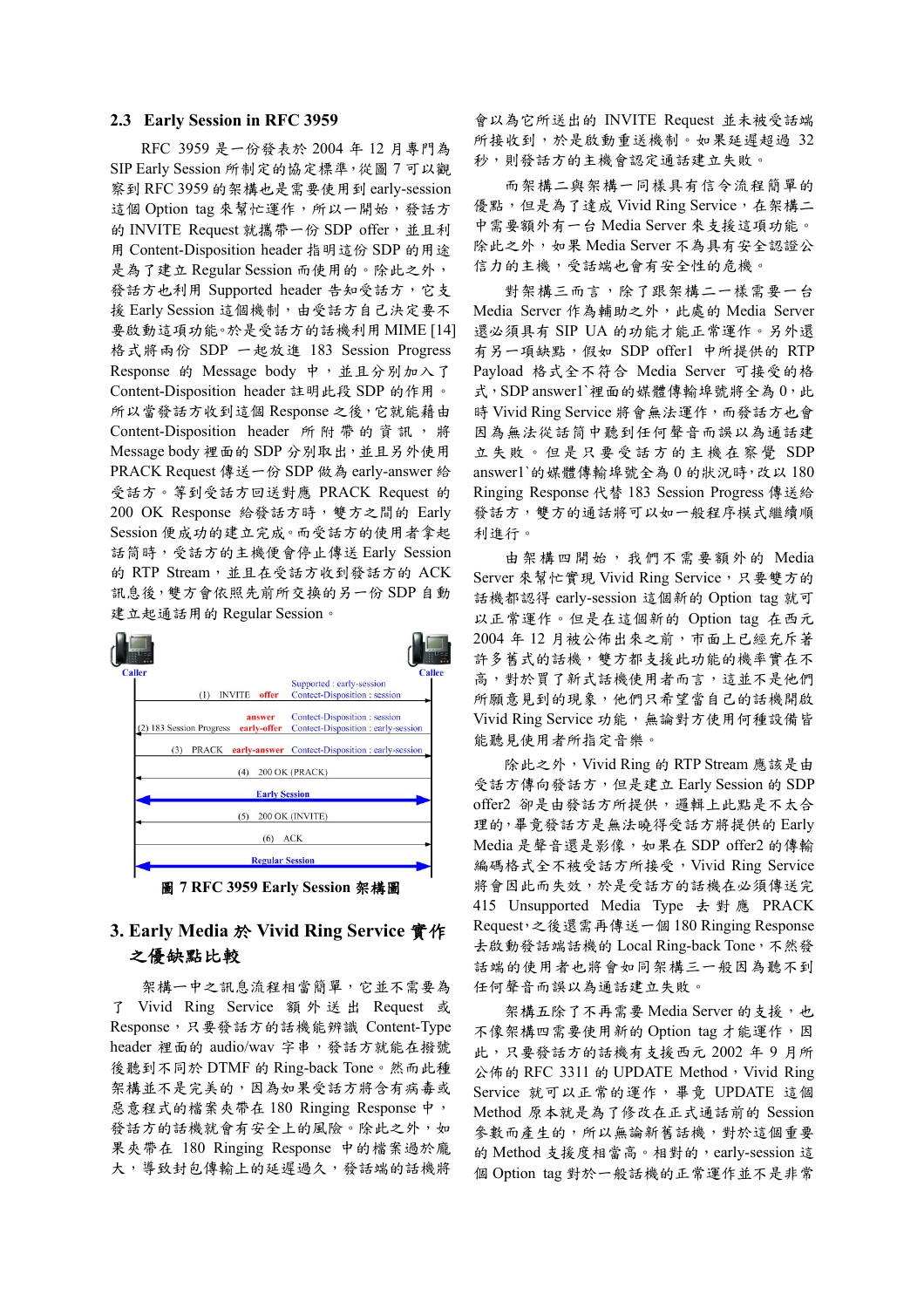的必要,所以建立 Early Session 的成功機率相對減 低許多。即使發話方的話機真的不支援 UPDATE 這 個 Method 而回送 405 Method Not Allowed Response 給受話方,此時受話方的話機只要再傳送 180 Ringing Response 給發話方,即可避免發話方因為 聽不到 Ring-back Tone 誤以為通話建立失敗。

也由於架構五中建立 Early Session 的 SDP offer 是由受話方主動提供,就 Vivid Ring Service 而言, 它可以避免架構四中所提到的失敗狀況,大大的提 升了 Vivid Ring Service 的成功率。

由於 RFC 3959 對於 Early Session 機制需由發 話方利用帶有 early-session 的 Supported header 所 觸發,若發話方沒有將此標頭加入 INVITE Request 之中,則 Early Session 機制將永遠無法啟動。由此 點看來, RFC 3959 並不符合 Vivid Ring Service 的 特性,因為受話方的使用者希望功能的啟動與否是 由自己決定,而且在任何情況皆不受發話方牽制。

除此之外,RFC 3959 與本論文的架構四有著一 樣的缺點,原因是由於 early-session 這個 Option tag 太新所造成的,也許 early-session 這個 Option tag 在不久的將來會廣被接受,但是在現今的過渡時 期,話機 支 援 UPDATE Method 的數量高於 early-session 卻是個不爭的事實。綜合以上觀點, 比起 RFC 3959 的架構,本論文的架構五將是實作 Vivid Ring Service 更合適的選擇。

## **4. Early Media** 於 **Vivid Ring Service** 之實 作與結果

本論文 Early Media 機制架構五所實作 SIP UA, Vivid Phone 1.0。當使用者開始啟動程式時, 螢幕上將會出現一個 Vivid Phone 的主體視窗。由 於在整個實驗的架構中,如圖 8,希望能藉由與 SIP Express Router 的 Proxy Server 與 Registrar Server 互 相運作來證實本架構的可行性,因此本實驗分別在 兩台電腦上開啟 Vivid Phone 程式,並且以 fish (163.22.24.156)以及 elvis(10.10.35.170)兩個不 同 的帳號 向本實 驗 的 Registrar Server (163.22.24.155)註冊。

當 elvis 想要與 fish 通話時,如圖 9 中之橢圓形 部份所示,elvis 必須在自己的 Vivid Phone 主視窗 的下方欄位填入 fish 完整的 SIP 帳號,然後按下綠 色的撥號鍵,Vivid Phone 就會根據 fish 的 SIP 帳號 的 Domain Name 將 INVITE Request (圖 10 下方第 3 個封包)傳送到本實驗所架設的 SIP Proxy Server (163.22.24.155),然後 SIP Proxy Server 接著會根 據 fish 所註冊的聯絡位址將 INVITE 轉送給 fish 所 使用的 Vivid Phone 主機(圖 10 上方第 3 個封包)。



圖 **8 Vivid Ring Service** 實驗架構圖

此時如果 fish 的 Vivid Ring 設定是開啟的,則 fish 會在回送 183 Response(圖 10 上方第 4 個封包) 之後,接著送出 UPDATE Request (圖 10 上方第 5 個封包)給 Proxy Server,再藉由 Proxy Server 轉交 給 elvis,當 fish 收到對應於 UPDATE 的 200 OK(圖 10 上方第 6 個封包),elvis 就可以經由 Early Media 的機制聽到 fish 所指定的音樂聲。



圖 **9 Fish(**左**)**與 **elvis(**右**)**雙方鈴響時的畫面

接著當 fish 按下綠色的接聽鍵後,fish 的 Vivid Phone 主機除了回送一個對應於 INVITE 的 200 OK Response (圖 10 上方第7 個封包)外,還會在 fish 收到elvis的ACK Request完成Three-way handshake 之後主動發送另一個帶有 SDP 的 INVITE Request (圖10上方第9個封包),當雙方完成第三次的SDP Offer/Answer(圖 10 上方第 9 個與第 11 個封包) 交換之後, fish 與 elvis 就可以開始通話。在整個實 驗的過程中除了向 Registrar Server 註冊的 REGISTER Request 以外,無論是 Request 或 Response,皆是從其中一個 UA 發送後經由 Proxy Server 轉送到另一方,但是卻絲毫不影響本論文所 推測之結果,因此架構五之可行性可以由此得證。